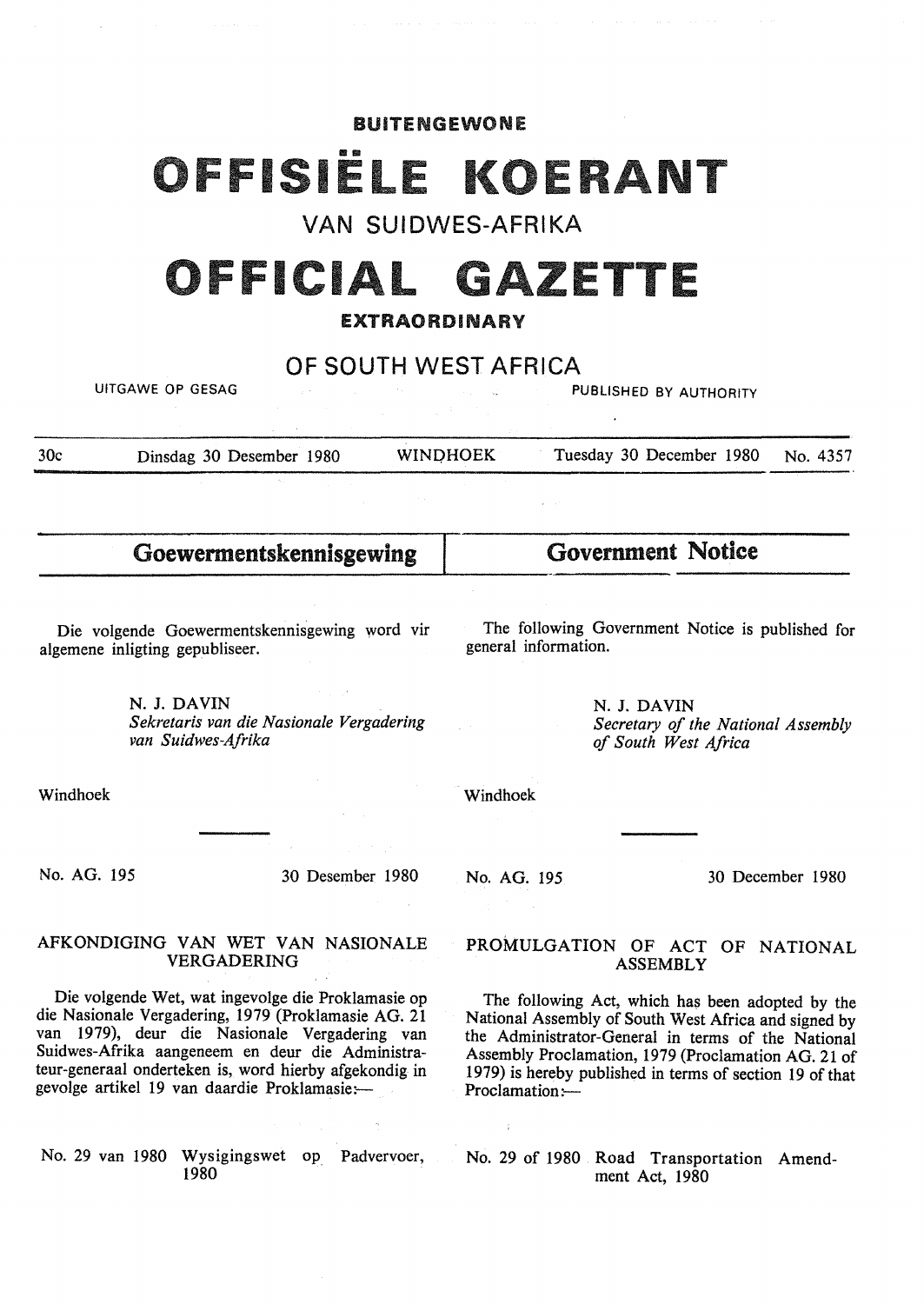**Wet No. 29, 1980** 

#### **WYSIGINGSWET OP PADVERVOER, 1980**

*(Afrikaanse teks deur die Administrateur-generaal onderteken op 17 Desember 1980)* 

### **WET**

**Tot wysiging van die Wet op Padvervoer, 1977, ten einde die bevoegdhede om verskillende vervoergeriewe vir verskillende bevolkingsgroepe af te sonder, in te trek; om die bepalings, voorskrifte, voorwaardes en vereistes van bestaande permitte waarvolgens verskillende vervoergeriewe vir verskillende bevolkingsgroepe afgesonder word, op te hef; en om voorsiening te maak vir aangeleenthede wat daarmee in verband staan.** 

DAAR WORD BEPAAL deur die Nasionale Vergadering van Suidwes-Afrika, soos volg:

Wysiging van artikel I van Wet 74 van 1977.

1. Artikel 1 van die Wet op Padvervoer, 1977 (hieronder die Hoofwet genoem), word hierby gewysig deur in subartikel (1) die omskrywing van "klas" te skrap.

Wysiging van artikel 15 van Wet 74 van 1977.

Wysiging van artikel 21 van Wet 74 van 1977.

- 2. Artikel 15 van die Hoofwet word hierby gewysig -
- (a) deur paragraaf (j) van subartikel (1) te skrap;
- (b) deur subparagraaf (iv) van paragraaf (a) van subartikel (2) te skrap;
- (c) deur subartikel (3) te skrap; en
- (d) deur paragraaf (a) van subartikel (5) te skrap.
- 3. Artikel 21 van die Hoofwet word hierby gewysig-
- (a) deur paragraaf (c) van subartikel (3) deur die volgende paragraaf te vervang:
	- " (c) die aard van of klas of klasse padvervoer ten opsigte waarvan dit toegestaan is, en die klas of klasse goedere wat kragtens daardie permit vervoer kan word, na gelang die kommissie of raad in elke geval na goeddunke bepaal;";
- (b) deur paragraaf (f) van genoemde subartikel (3) deur die volgende paragraaf te vervang:
	- " (f) die wyse waarop tariewe, indien deur die kommissie of raad goedgekeur of vasgestel, gepubliseer of vertoon moet word.";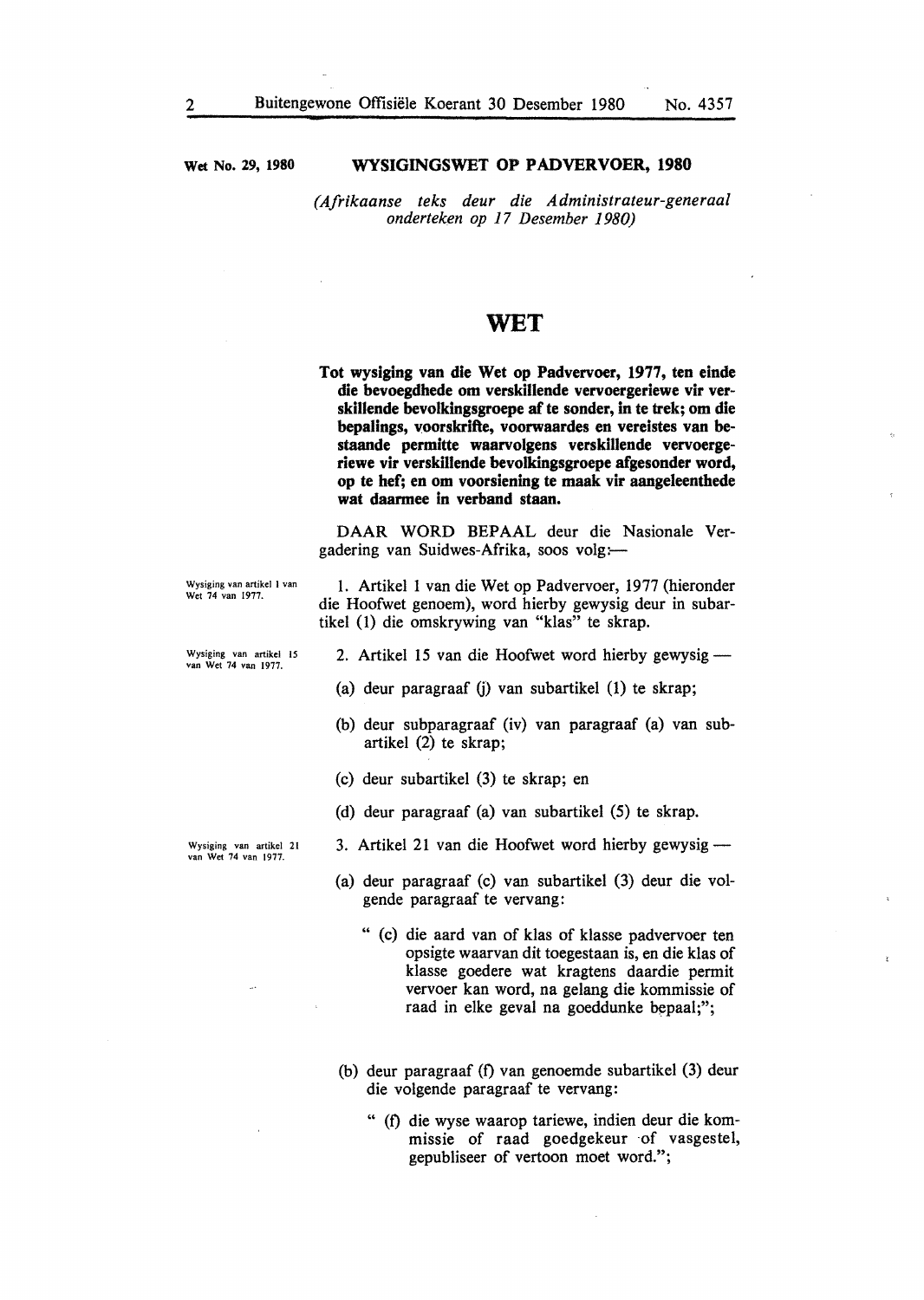#### **ROAD TRANSPORTATION AMENDMENT ACT, Act No. 29, 1980 1980**

*(Afrikaans text signed by the Administrator-General on 17 December 1980)* 

## **ACT**

**To amend the Road Transportation Act, 1977, so as to withdraw the powers to set different transportation facilities aside for different population groups; to abolish the provisions, terms, conditions and requirements of existing permits according to which different transportation facilities are being set aside for different population groups; and to provide for matters incidental thereto.** 

BE IT ENACTED by the National Assembly of South West Africa, as follows:-

!. Section 1 of the Road Transportation Act, 1977 (hereinafter referred to as the principal Act), is hereby amended by the deletion in subsection (1) of the definition of "class".

2. Section 15 of the principal Act is hereby amended-

- (a) by the deletion of paragraph  $(i)$  of subsection  $(1)$ ;
- (b) by the deletion of subparagraph (iv) of paragraph (a) of subsection (2);
- (c) by the deletion of subsection (3); and
- (d) by the deletion of paragraph (a) of subsection (5).

3. Section 21 of the principal Act is hereby amended-

- (a) by the substitution for paragraph (c) of subsection (3) of the following paragraph:
	- " (c) the nature or class or classes of road transportation in respect of which it was granted, and the class or classes of goods which may be conveyed under such permit, as the commission or board may in each case in its discretion determine;";
- (b) by the substitution for paragraph  $(f)$  of the said subsection (3) of the following paragraph:
	- " (f) the manner in which tariffs, if approved or laid down by the commission or board, shall be published or exhibited.";

Amendment of section I of Act 74 of 1977.

Amendment of section 15 of Act 74 of 1977.

Amendment of section 2 I of Act 74 of 1977.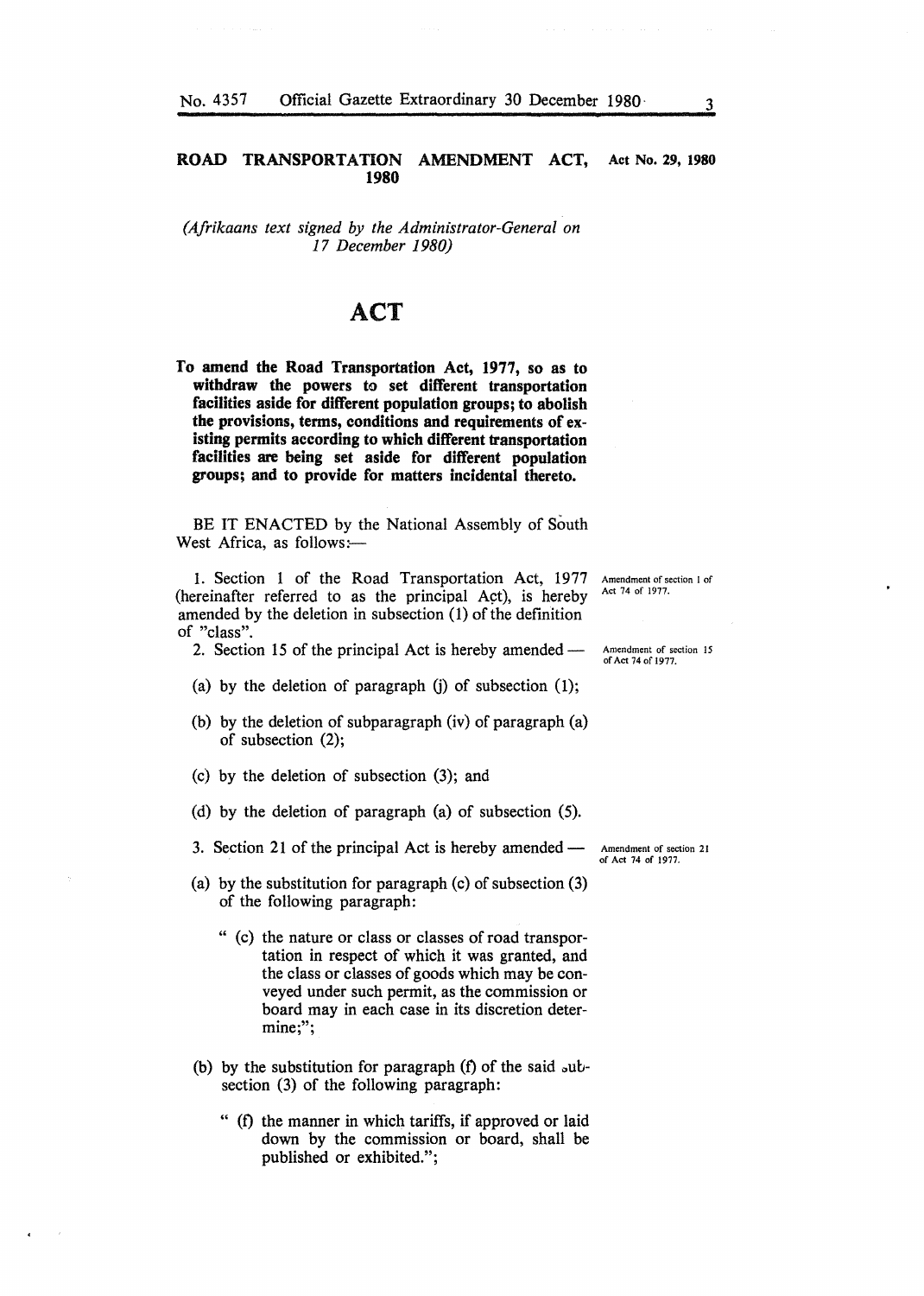**Wet No. 29, 1980** 

## WYSIGINGSWET OP PADVERVOER, 1980

- (c) deur paragraaf (b) van subartikel (4) te skrap; en
- (d) deur subartikel (5) te skrap.

Wysiging van artikel 24 van Wet 74 van 1977.

Wysiging van · artikel 31 van Wet 74 van 1977.

4. Artikel 24 van die Hoofwet word hierby gewysig deur paragraaf (c) van subartikel (1) deur die volgende paragraaf te vervang:

" (c) in die geval van 'n openbare permit of privaatpermit (behalwe so 'n permit ten opsigte van die klasse padvervoer uitgereik wat die kommissie of die betrokke raad na goeddunke bepaal), die naam, adres en aard van die besigheid van die houer op die by regulasie voorgeskrewe wyse of op die ander wyse wat die kommissie of die betrokke raad in 'n bepaalde geval skriftelik goedkeur, op 'n in die ooglopende plek op die motorvoertuig waarop die permit betrekking het, laat verskyn;".

5. (1) Artikel 31 van die Hoofwet word hierby gewysig deur subartikel (3) deur die volgende subartikel te vervang:

(3) Wanneer die houer van 'n permit daarvan aangekla word dat hy, deur middel van die motorvoertuig waarop daardie permit betrekking het, iemand vervoer het wat hy nie volgens daardie permit gemagtig is om te vervoer nie of uit hoofde van die een of ander wet verplig is om te vervoer nie, is dit 'n verweer teen die aanklag om te bewys dat die persoon wat aldus vervoer is daardie voertuig betree het sonder die wete van of ondanks beswaar deur die kondukteur of ander persoon belas met die toesig oor daardie voertuig, en geweier of versuim het om ingevolge die versoek van daardie kondukteur of ander persoon daardie voertuig te verlaat, en dat daardie kondukteur of ander persoon by die eerste redelike geleentheid die omstandighede tesame met die naam en adres van die persoon wat aldus vervoer is, by 'n polisiebeampte aangemeld het of, indien daardie persoon op aanvraag geweier het om sy naam of adres te verstrek, 'n verklaring te dien effekte aan 'n polisiebeampte gedoen het.".

(2) Die bepalings van subartikel (1) tree in werking op die datum in artikel 7(2) beoog.

Wysiging van artikel 32 van Wet 74 van 1977.

6. ( l) Artikel 32 van die Hoofwet word hierby gewysig deur subartikel (2) te skrap.

(2) Die bepalings van subartikel (1) tree in werking op die datum in artikel 7(2) beoog.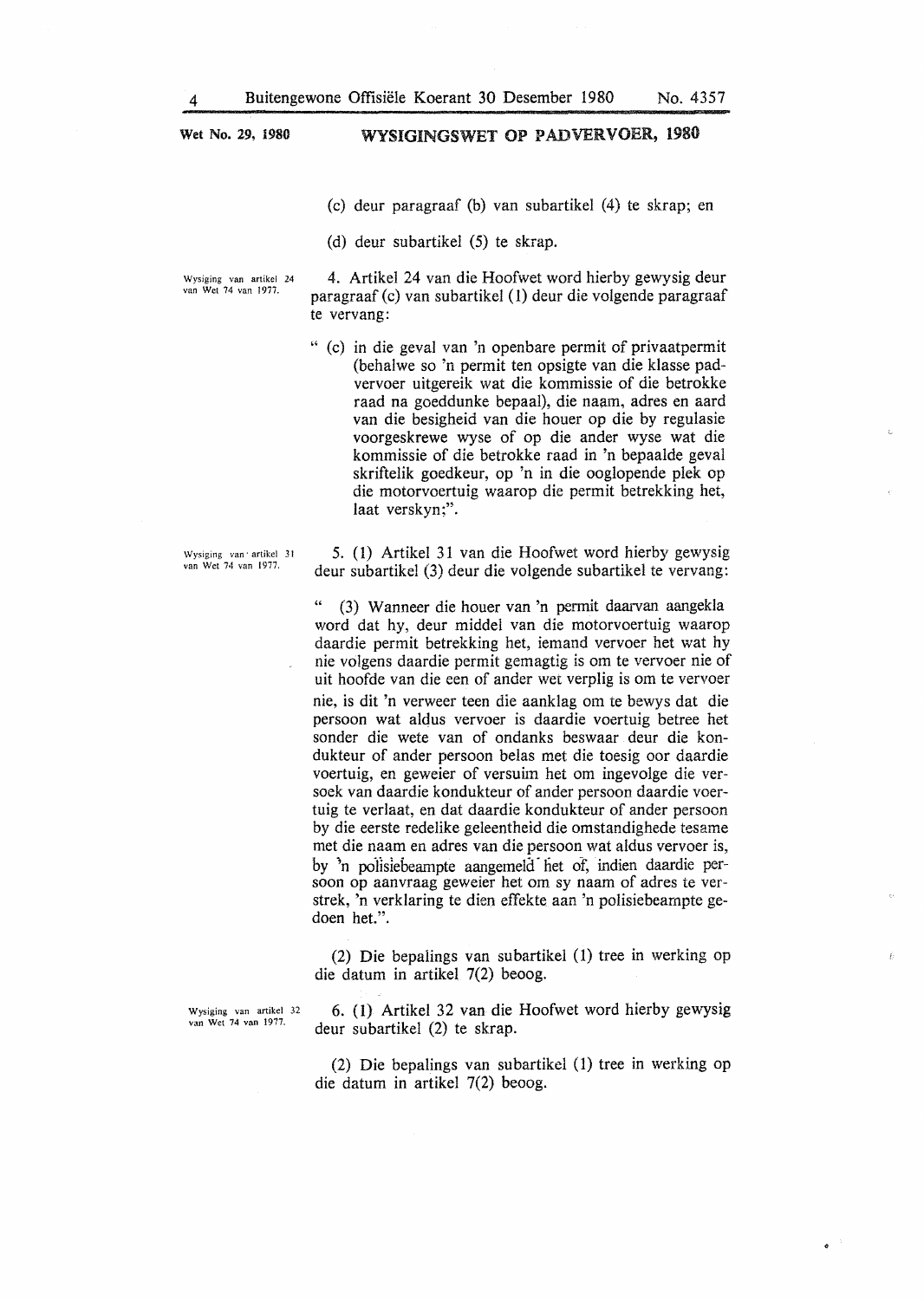#### **ROAD TRANSPORTATION AMENDMENT ACT, Act** No. **29, 1980 1980**

- (c) by the deletion of paragraph (b) of subsection  $(4)$ ; and
- (d) by the deletion of subsection (5).

4. Section 24 of the principal Act is hereby amended by the substitution for paragraph (c) of subsection (1) of the following paragraph:

" (c) in the case of a public permit or private permit (except such a permit issued in respect of such classes of road transportation as the commission or the board concerned may in its discretion determine), cause the name, address and nature of the business of such holder to be borne on the motor vehicle to which the permit relates; in a conspicuous place, in such manner as may be prescribed by regulation or in such other manner as the commission or the board concerned may in any particular case approve in writing;".

5. ( 1) Section 31 of the principal Act is hereby amended by the substitution for subsection (3) of the following subsection:

(3) Whenever the holder of a permit is charged with having conveyed, by means of the motor vehicle to which that permit relates, any person whom he is not in terms of that permit authorized to convey or by virtue of any law obiiged to convey, it shall be a defence to the charge to prove that the person so conveyed entered that vehicle without the knowledge of or in spite of objection by the conductor or other person in charge of such vehicle, and refused or failed on being requested thereto by that conductor or other person to leave that vehicle and that such conductor or other person reported the circumstances together with the name and address of the person so conveyed, to a police officer or, if that person refused on demand to furnish his name or address, made a statement to that effect to a police officer, at the first reasonable opportunity.".

(2) The provisions of subsection (1) shall come into operation on the date contemplated in section 7(2).

6. (1) Section 32 of the principal Act is hereby amended by the deletion of subsection (2).

Amendment of section 32 of Act 74 of 1977.

(2) The provisions of subsection (1) shall come into operation on the date contemplated in section 7(2).

**Amendment of section 31**  of Act 74 of 1977.

Amendment of section 24 of Act 74 of 1977.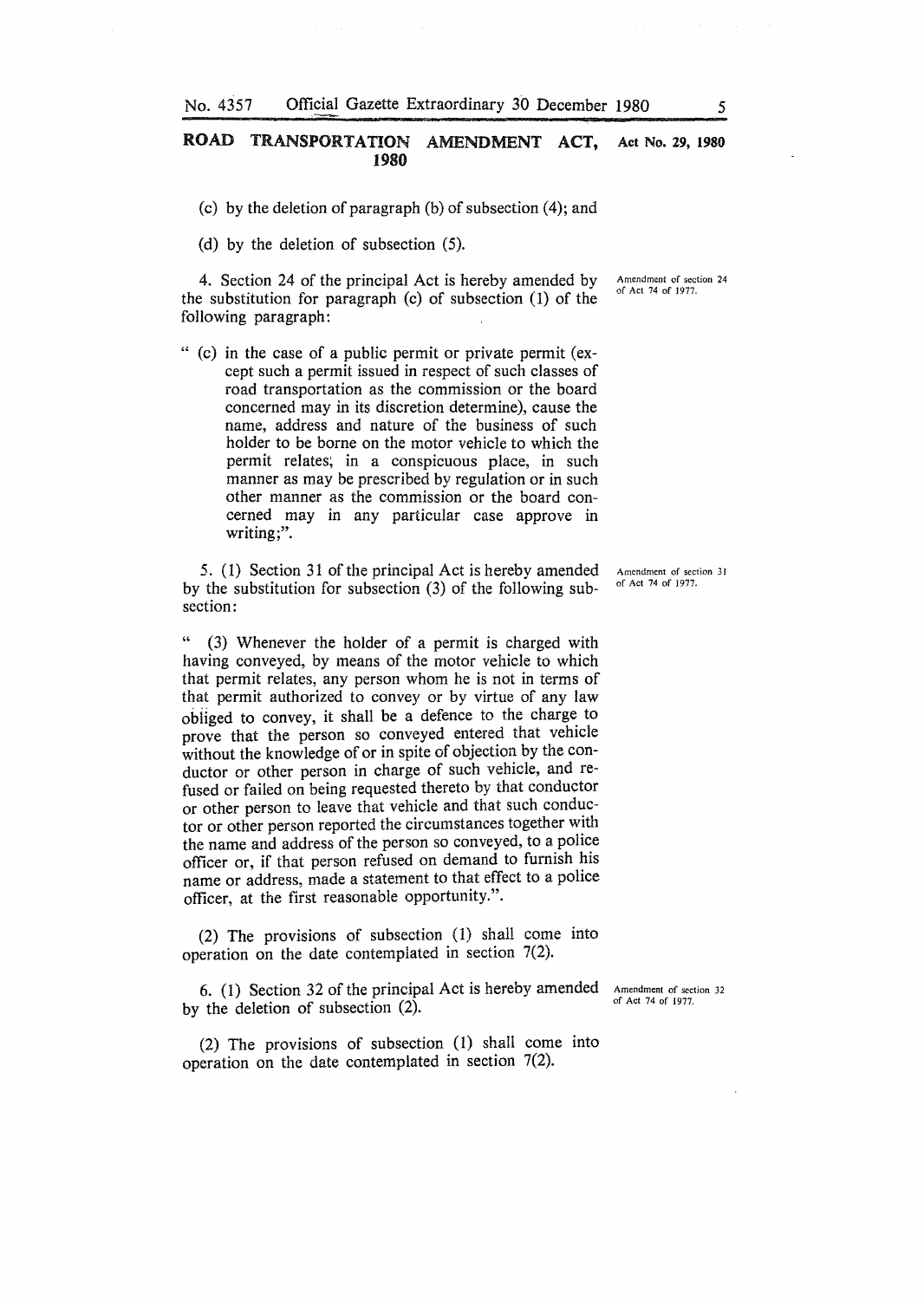**Wet No. 29, 1980** 

#### **WYSIGINGSWET OP PADVERVOER, 1980**

Opheffing en nietigverklaring van sekere be-pa1ings, voorskrifte, voor• waardes en vereistes van padvervoerpermitte.

7. ( 1) Enige bepaling, voorskrif, voorwaarde of vereiste van 'n permit wat kragtens die Hoofwet toegestaan en uitgereik is of wat geag word aldus toegestaan en uitgereik te wees, waarvolgens  $-$ 

- (a) slegs persone wat lede is van 'n inpedoelde pennit vermelde bevolkingsgroep of bevolkingsgroepe deur middel van die motorvoertuig waarop bedoelde permit betrekking het, vervoer kan word;
- (b) slegs die goedere van persone wat lede is van 'n in bedoelde permit vermelde bevolkingsgroep of bevolkingsgroepe deur middel van die motorvoertuig waarop bedoelde permit betrekking het, vervoer kan word;
- (c) verskillende gedeeltes van die motorvoertuig waarop bedoelde permit betrekking het, vir die vervoer van persone wat lede is van verskillende bevolkingsgroepe afgesonder moet word,

word hierby opgehef en nietig verklaar.

(2) Die bepalings van subartikel (1) tree in werking op 'n datum ses maande na die datum van inwerkingtreding van hierdie Wet.

Kort titel en inwerkingtreding.

8. Hierdie Wet heet die Wysigingswet op Padvervoer, 1980, en tree, behoudens die bepalings van artikels 5(2), 6(2) en 7(2), in werking op 'n datum wat die Administrateur-generaal by proklamasie in die *Offlsiele Koerant*  bepaal.